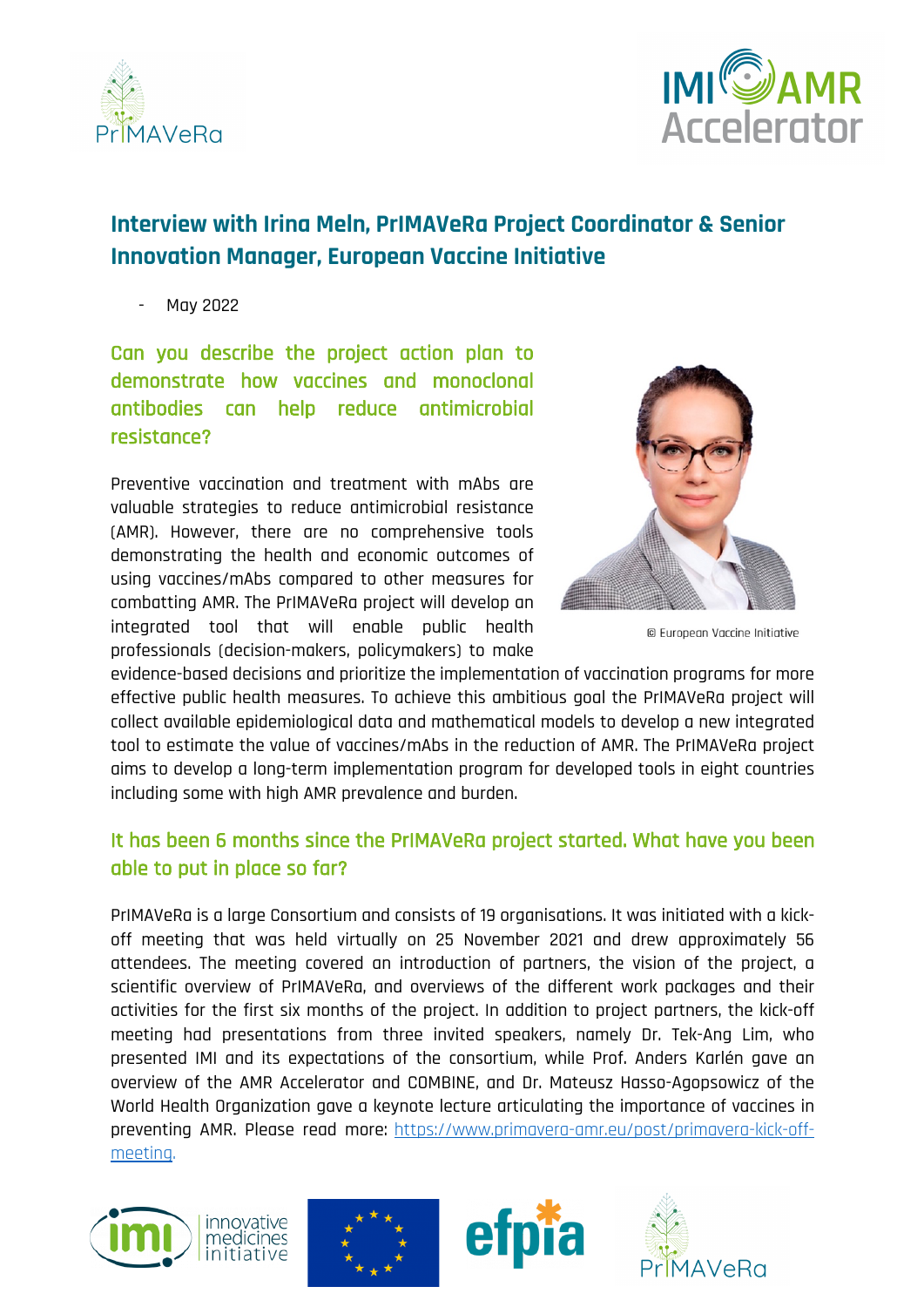



For the presentation of PrIMAVeRa to external audiences, specific communication activities were planned. This will include the production and regular update of content to be part of the IMI AMR Accelerator's website and social media platforms with key messages tailored to PrIMAVeRa target audiences. Additionally, PrIMAVeRa's website was developed and launched in January 2022 (www.primavera-amr.eu).

Since its launch, PrIMAVeRa had several internal workshops to align on the pathogen selection strategy and to develop a framework for further model development. For example, in one workshop held virtually on 27-28 January 2022, the relevant strata/patient paths were selected. Consortium partners agreed upon important parameters to be considered as infection settings, infection origin, infections associated with device use, gender, age, elective or emergency surgery, or relevant comorbidities. Please read more: https://www.primaveraamr.eu/post/primavera-wp2-workshop-virtually-held-on-27-28-january-2022

You were able to meet last month with most of the AMR Accelerator projects at the occasion of the cross-project meeting held on the eve of the 6th AMR Conference in Basel, Switzerland. What are the most important benefits for a capacity-building project like PrIMAVeRa to be connected with so many partners involved in other AMR-related research projects?

The AMR Accelerator Cross-Project meeting organised by COMBINE on the 6th of April in Basel enabled PrIMAVeRa to participate in a variety of fruitful discussions about management, communication and dissemination, and data management across AMR Accelerator projects. The main outcomes of the PrIMAVeRa project will be publicly available epidemiological data repository and mathematical models. It was helpful to learn how other projects from the AMR Accelerator are managing data and employing data visualization platforms to ensure a higher impact on the projects. As PrIMAVeRa aims to equip public health professionals with better tools, it is important to have a user-friendly interface to increase the implementation of the tool. Additionally, since all projects were presented in the format of updates and challenges, it was helpful to learn about some challenges in data collection, which we will also encounter in the PrIMAVeRa project. Overall Networking in the context of AMR Accelerator Cross-Project was beneficial for PrIMAVeRa as multiple topics/challenges are similar across projects in AMR Accelerator and timely knowledge sharing between projects is vital.







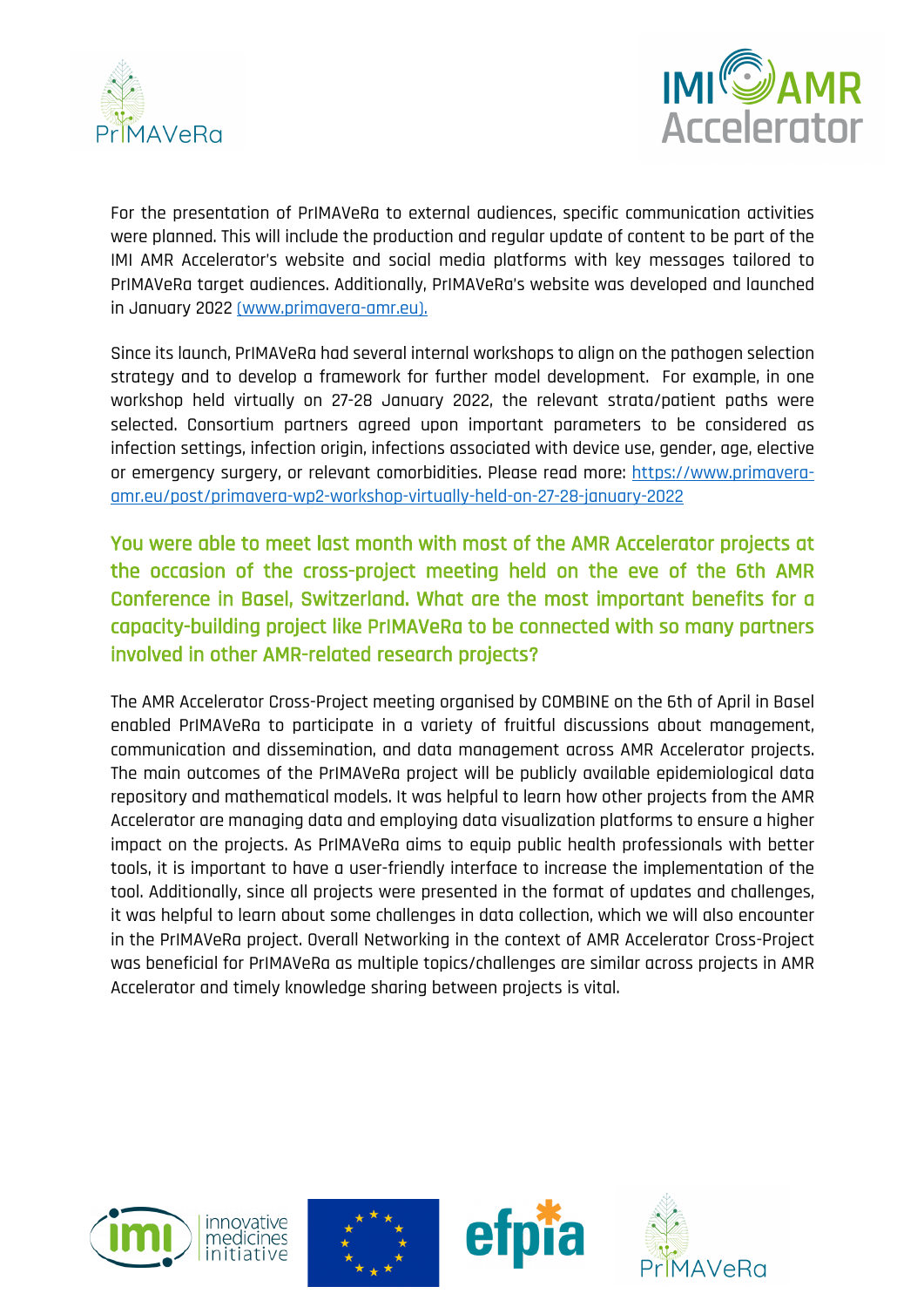



## Can you tell us a bit more about the pathogens that you prioritise to develop the mathematical models that will support the impact assessment of treatment and prevention strategies aimed at reducing the burden of antimicrobial resistance?

Pathogen selection strategy is critical for the PrIMAVeRa project as it will drive model development for specific pathogens. We took into consideration multiple parameters as WHO recommendations related to critical pathogens (such as carbapenem-resistant Acinetobacter baumannii and Pseudomonas aeruginosa, Enterobacteriaceae) and market access. Importantly PrIMAVeRa has a specific work package that will demonstrate the burden of AMR, meaning that pathogen selection is embedded in the workplace.

## Which have been the first challenges you have identified in the first six months of the project and how are you planning to deal with them?

PrIMAVeRa is a data-driven project and relies on high-quality epidemiological data. Mathematical models will be built based on the available epidemiological data and additional data will be collected. It is critical for the PrIMAVeRa project to map data sets with patientlevel data. Acquisition of required data can be a challenge since it is highly dependent on the data owner. Project partners started mapping relevant data sets and getting in the contact with other EU-funded projects which could have relevance to the PrIMAVeRa data.

### <sup>1</sup> https://www.who.int/news/item/27-02-2017-who-publishes-list-of-bacteria-for-which-newantibiotics-are-urgently-needed

### **About PrIMAVeRa**

PrIMAVeRa has received funding from the Innovative Medicines Initiative 2 Joint Undertaking under Grant Agreement No 101034420. This Joint Undertaking receives support from the European Union's Horizon 2020 research and innovation programme and EFPIA companies' in kind contribution.

### **About the AMR Accelerator**

The aim of the Antimicrobial Resistance (AMR) Accelerator Programme is to progress the development of new medicines to treat or even prevent resistant bacterial infections in Europe and worldwide. The programme comprises the following three pillars: a Capability Building Network, a Tuberculosis Drug Development Network, and the Portfolio Building Networks.

The scope of the AMR Accelerator is broad; under one structure, it addresses many of the scientific challenges of AMR, and it supports the development of new ways to prevent and treat AMR. More broadly, the AMR Accelerator contributes to the European action plan on AMR.